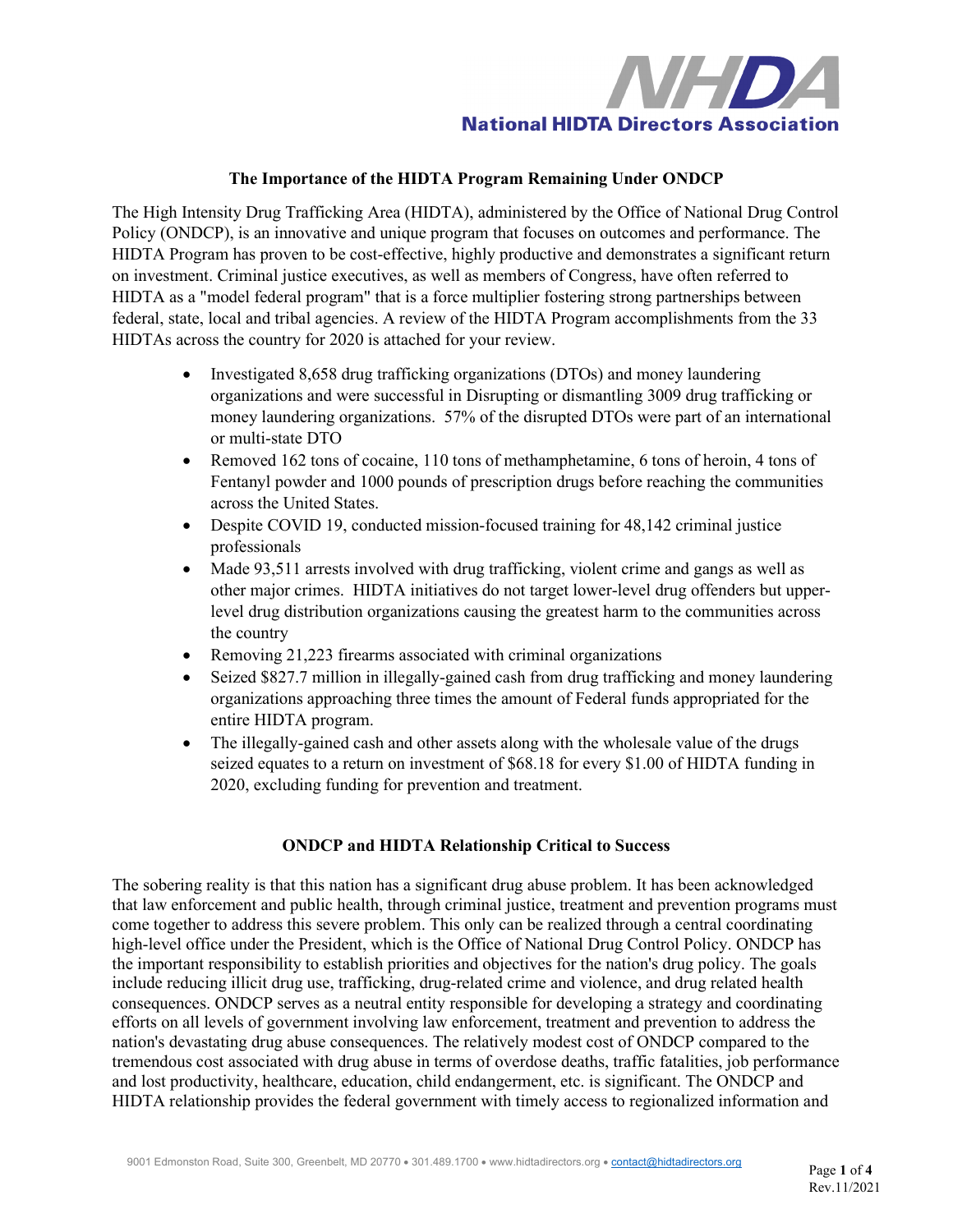

perspective on drug threats and trends throughout the country. That relationship is critical to one of ONDCP's important functions of developing a national drug strategy. HIDTA provides ONDCP direct access to most of the major criminal justice system leaders across the country who are participants in the HIDTA Program.

The flexibility and neutrality of HIDTA under ONDCP's oversight, provides the federal government with the ability to address emerging drug threats across the country through long-standing federal, state and local partnerships. One of the most critical factors affecting success of the HIDTA Program is based on its placement in ONDCP, which offers the program a neutral, non-agency-biased environment. In 2005 and 2006 these factors led Congress and law enforcement leadership throughout this country to strongly oppose removing the HIDTA Program out of ONDCP. Their reasons at that time are still valid today and include:

- ONDCP is best suited to administer and guide HIDTA funding and resources. Unlike other federal agencies, ONDCP: 1) does not maintain an enforcement arm; 2) does not have any representatives on the HIDTA Executive Boards; and 3) does not compete for any funding or resources. Key stakeholders agree that HIDTA's balanced neutrality would be threatened should the program be moved from ONDCP.
- In 2005 and 2006, a reason given for moving HIDTA was that ONDCP is a policy office and should not manage an operational program. While ONDCP provides oversight and guidance implementing a national strategy, it does not manage the program. Management is accomplished by regional executive boards comprised of federal, state and local criminal justice administrators.
- It is the federal, state, local and tribal partnership, and not ONDCP, that is responsible for preparing the regional threat assessment, identifying strategies to address the threat, funding those strategies, assessing the performance and making necessary adjustments. That is done on a regional basis and not from a "one size fits all" perspective.
- In 2005 and 2006, a significant number of state and local leaders indicated they would likely withdraw their resources should HIDTA be removed from ONDCP to another government department. They cited that HIDTA would lose its neutrality and they would lose an "equal voice" in helping to direct the HIDTA Program.
- Transferring the program to another federal agency would create an imbalance in power and potentially shift priorities from a regional basis to a more centralized basis.
- A federal agency's measure of success is based on results produced by that particular federal agency's targeted metrics. HIDTA's success is predicated on the results of a regional multi-agency, federal state, local and tribal partnership, not just one agency.

ONDCP coordinates the nation's effort to reduce illegal drugs and drug abuse. Its success is predicated on the results produced by partnerships it creates and facilitates. HIDTA serves as the catalyst for federal, state, local and tribal partnerships. It's structure and function are an intentional "perfect fit" for ONDCP. Congress, in its wisdom, originally created ONDCP and the HIDTA Program together and has repeated that through reauthorizations.

HIDTA is the eyes and ears for ONDCP and facilitates much-needed and timely flow of information to and from ONDCP and its criminal justice partners.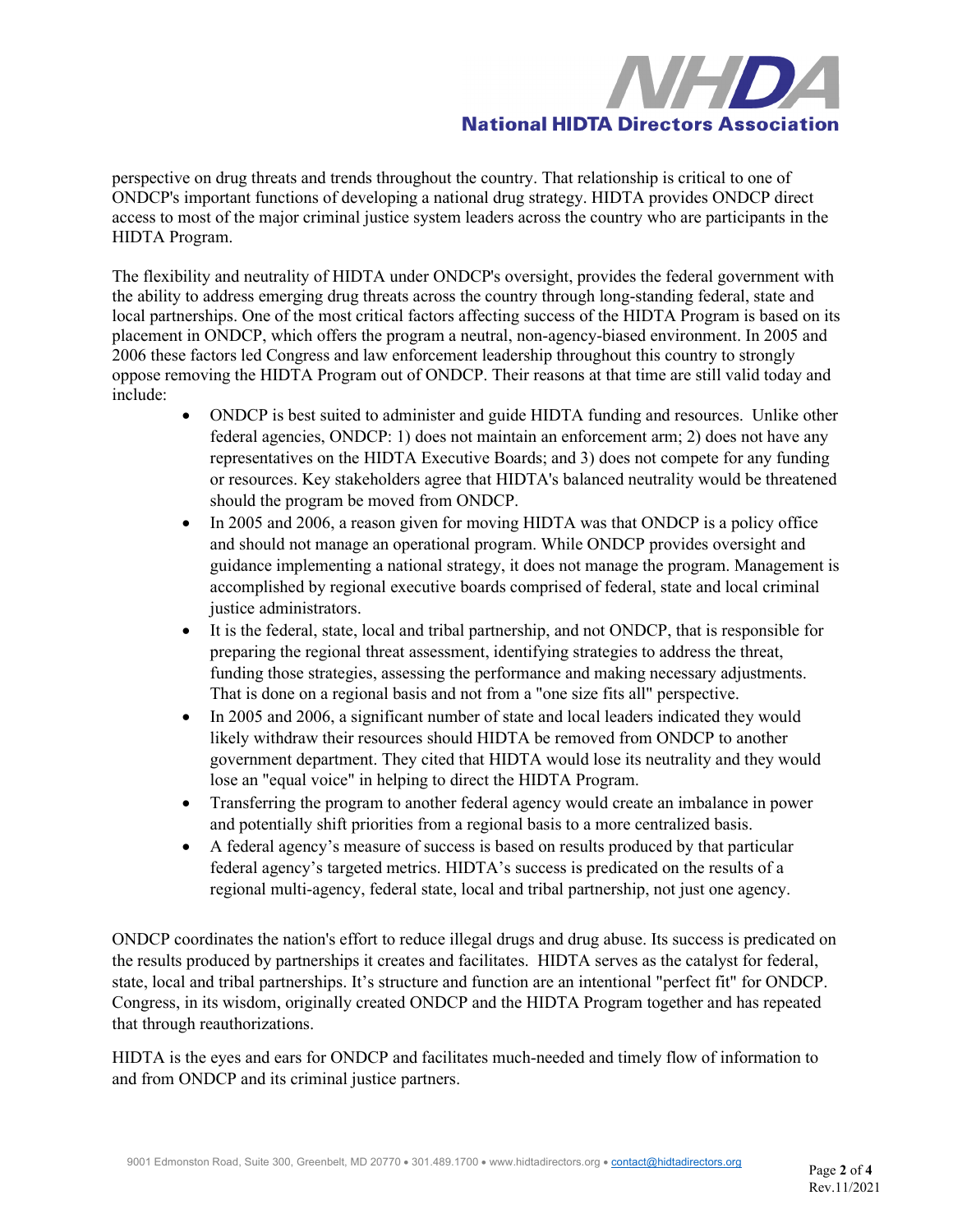

# **HIDTA is Not Duplicative or Redundant of Other Federal Efforts**

The HIDTA Program is definitely not "redundant" or "duplicative" of any other drug policy effort. There are some who mistakenly compare the Department of Justice (DOJ) Organized Crime Drug Enforcement Task Force (OCDETF) Program to the ONDCP HIDTA Program. These two programs are not duplicative or redundant but rather complement each other and seamlessly work together in all venues. In 2016, there was some discussion about moving the HIDTA Program out from under ONDCP and merging it under DOJ with the OCDETF Program. Here were some stats compiled in 2016 that may shed light on how the 2 Programs complement each other.

- In 2016 OCDETF received \$512 million which paid for approximately 2,900 federal positions in six different DOJ agencies to augment their existing budgets. As an example, DEA and FBI received 1,783 funded positions and the U.S. Attorney offices received 1,027 positions through OCDETF. The majority of HIDTA's 2016 budget (\$250 million) supported 600 tribal, local, state and federal commingled task forces with a mission to disrupt or dismantle international, multi-state and local drug trafficking and money laundering organizations. One hundred percent of OCDETF's budget goes to fund federal agencies whereas the majority of HIDTA's funding supports state and local agency drug enforcement efforts in partnership with federal agencies.
- OCDETF provides some overtime and travel funding to state and local agencies (\$29) million) out of DOJ's asset forfeiture account to help facilitate larger, long-term investigations after receiving OCDETF designation. In 2016, a significant number of OCDETF-designated investigations (1,519) originated from, and were led by HIDTA task forces,
- In 2016, OCDETF-designated investigations were responsible for disrupting or dismantling 226 CPOT (Consolidated Priority Organization Targets) which are the most prolific international drug trafficking and money laundering organizations. HIDTA task forces were responsible for dismantling or disrupting 129 CPOTs, many of which were OCDETF-designated investigations.
- OCDETF is involved with twelve strike forces throughout the country primarily consisting of federal agents and managed by one of the federal DOJ agencies. HIDTA supports 600 tribal, local, state and federal task forces staffed with federal as well as15,377 tribal, local and state personnel from 2,135 agencies in 49 states, all with the same mission, and are managed jointly by local, state and federal criminal justice executives.
- OCDETF's primary function is the funding of federal positions and supporting OCDETFdesignated investigations. HIDTA's primary mission is to disrupt and dismantle drug trafficking and money laundering organizations but also to help make law enforcement more efficient and effective. This includes investigative support centers which provide strategic and tactical support for investigations and agencies, training, case deconfliction and coordinating activities with prevention and treatment. HIDTA also has national initiatives including the Domestic Highway Enforcement Program, National Emerging Threats Initiative, National Marijuana Initiative and the multi-HIDTA Heroin Response Strategy Initiative.